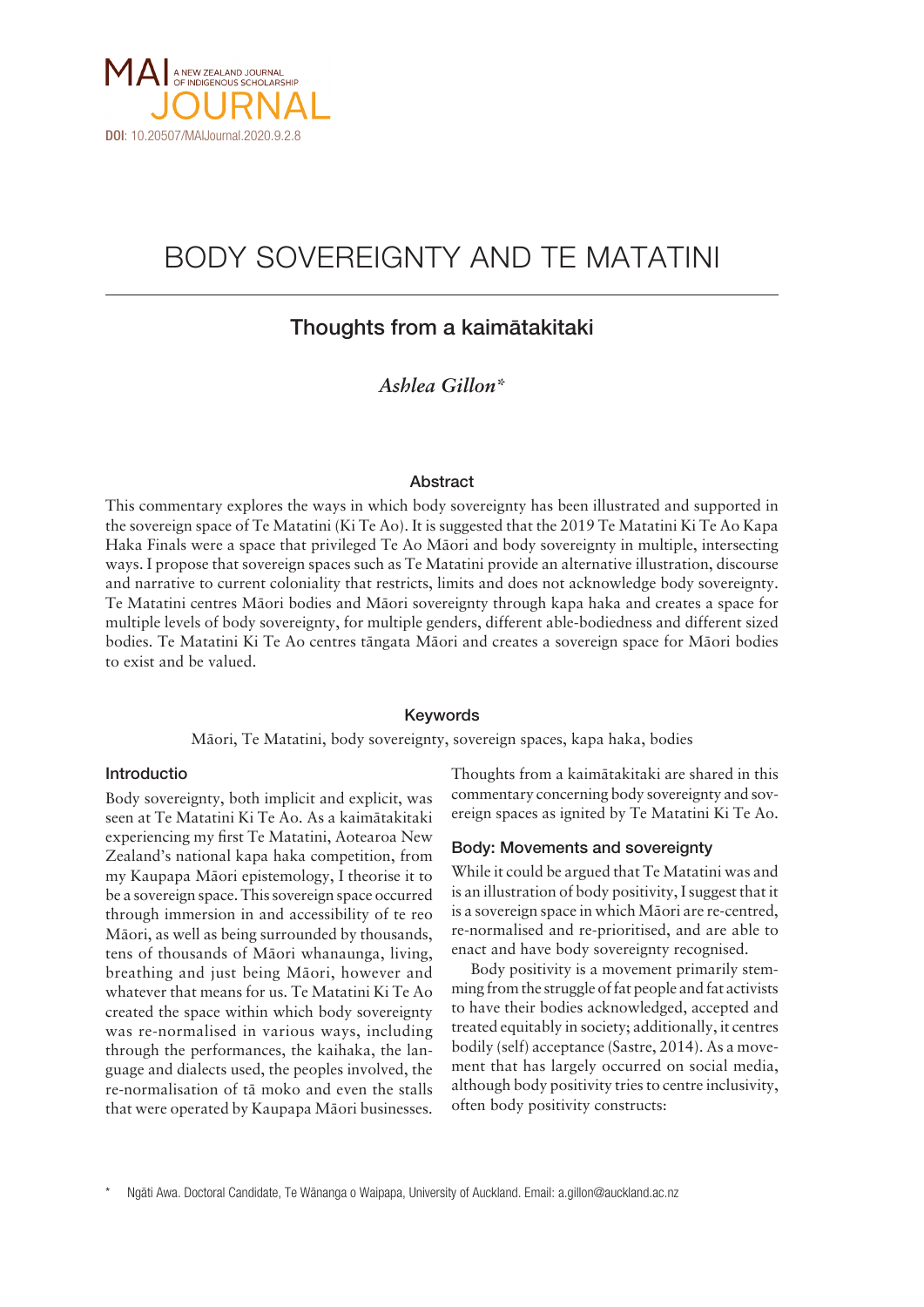proprietary boundaries around normativity despite their paradoxical emphasis on dismantling bodily standards altogether. This move to create dedicated spaces wherein even the supposed diversity contained within an idea like bodily acceptance can be transformed into a prescribed set of visual and textual practices re-inscribes, rather than liberates, the body into a rubric of appropriate, self-conscious citizenship. (Sastre, 2014, p. 930)

Body positivity places emphasis on body size, and often perpetuates a white feminist view of self-love and self-acceptance. Though important, often the complexities of intersectionality are excluded from these discussions, and those who experience oppression in multiple forms are excluded and omitted from this "revolutionary" movement (Sastre, 2014). Additionally, the onus placed on a fat woman (of colour) to "love herself" and her body sees the invisibilisation of the inequitable systems and power structures that perpetuate systems of oppression. Body positivity often highlights the acceptance-driven societies we live and that "we should be striving for everyone to genuinely and authentically love themselves and the body they've been given" ("Body Positivity", 2014). Sastre (2014) suggests that "body positivity more closely mirrors than challenges a neoliberal paradigm of bodily compliance" (p. 929).

The lack of intersectionality regarding body positivity can limit the critical lens through which societal systems are explored as the causes of multiple oppressions (Crenshaw, 1991). Ethnicity (race in other contexts) is often omitted from body positivity conversations, as are able-bodiedness and age. Experiencing a restriction or disregard of body sovereignty as a white woman and experiencing it as a woman of colour can be vastly different. The racialisation of fatism and sexism means that women of colour are subject to multiple levels and instances of discrimination in various contexts (Crenshaw, 1991). This can perpetuate inaccessibility to societal resources, to stable housing or employment, and generally healthful living, which can contrast with white women's experiences. This is not to compare the two, but to highlight the various ways in which body sovereignty can be disregarded or restricted through multiple systems of oppression. It illustrates the hierarchy of systems of oppression that permeate our lives and restrict access to goods, services and opportunities based on ethnicity or race (Jones, 2000), sex or gender (Cudd & Jones, 2007) and fatness (Pausé, 2014, 2017).

What body positivity has done is create a space for dialogue to occur in a more widely accessible

way to others, not just those who experience these oppressions. It is important to note that loving your body and yourself is not a bad thing; it often can provide a political re-visualisation of bodies that can be classified as deviant and are often less re-presented, through body positive imagery (Pausé, 2014). This step in the re-normalisation process is important and re-iterates the quest for re-presentation that non-white people seek within society. However, body positivity's critique of systemic oppression can be limited. This is a space for body sovereignty.

Body sovereignty is centred around:

the general need to feel safe from physical harm and in control of and able to make decisions about the body . . . in terms of health, body sovereignty is located in particular discourses about women's ability to have jurisdiction over their bodies (e.g., sexual assault, sterilization, reproductive rights, childbirth) . . . The concept of body sovereignty fits in the context of other conversations around health and autonomy. (Ivancic, 2017, p. 4)

Cole (2017) suggests that body sovereignty is the "opposite of body submission" (p. 2) and body submission stems from patriarchy as an oppressive paradigm that re-frames and re-presents women's bodies in negative ways, such as before pictures, objectifications and commodities "available for the input of and control from others" (p. 2). She goes on to suggest that body sovereignty is both the inhabitancy of bodies, and protection and respect of your choices and boundaries. However, Cole also suggests that body submission is "giving up of our physical sovereignty" (p. 2); nevertheless, this fails to acknowledge that body sovereignty is disregarded or not acknowledged by others also, much like Indigenous sovereignties. It fails to provide an intersectional lens to explore how body sovereignty can be restricted or disregarded for some and not for others. Additionally, she acknowledges that having body sovereignty is a privilege that requires utilising our positions to advocate for those who do not, meaning all bodies (Cole, 2017). I would argue that having your body sovereignty recognised is actually the privilege.

When considering body sovereignty, Troost (2008) alludes to ownership and asks "how much of our bodies do we truly own, subconsciously, legally, and socially?" (p. 172). Similarly to Cole (2017), Troost (2008) goes on to suggest that placing an emphasis on body sovereignty acknowledges and supports intersectional approaches to resisting oppressive systems. She infers that: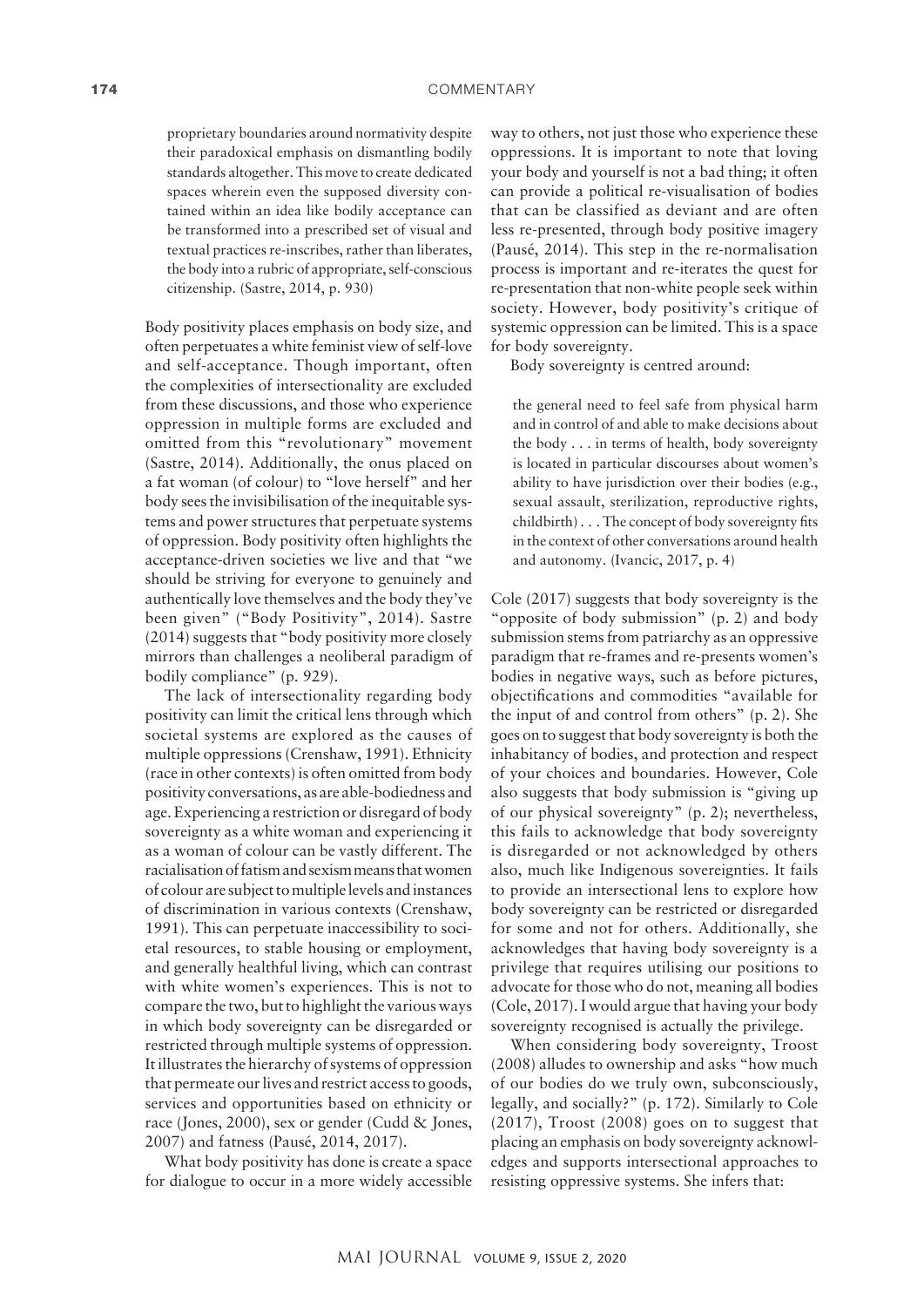if we organize around body sovereignty, we won't have only the strength of feminists behind us . . . nor only the strength of the sex-positive, polyamorous, and BDSM communities . . . nor only fat people . . . we'll have the sum of everyone who wants their body back. (Troost, 2008, p. 172)

While agreeing with Troost's theorising, I maintain that the use of the concept of ownership and having one's body returned perpetuates this notion of commodifying bodies and that some bodies are worthier of ownership. Additionally, it implies that we do not "own" our bodies, a concept that does not have the same meaning to Mäori. In this sense, Mäori can be seen as mana tinana (Gillon, 2019), people who hold authority or guardianship over our bodies. It is not that we do not "own" our bodies; it is that our "ownership" or more specifically our authority, autonomy and sovereignty over ourselves and our bodies, as well as that more broadly, is not being recognised by those in positions of power, by policy, by systems that structure and assign access (Jackson, 1994; Reid, 2011). This denial of recognition, like racism, sexism and fatism, is systemic and personally mediated by individuals, as well as internalised, as can be illustrated by body positivity movements.

I theorise that body sovereignty is both the individual level acceptance and enactment of autonomy of our bodies, and the collective recognition and accessibility of that sovereignty and autonomy peoples have. At an individual level, it centres access to the ability to make decisions concerning the body and to have access to resources to do so (Ivancic, 2017); it also centres utilising a critical gaze upon ourselves and how we can perpetuate systems of oppression by personally mediating them (Kumagai & Lypson, 2009), and applying this critical gaze upon systems of oppression themselves and how they restrict or disregard body sovereignty. At a collective level, it is also about identifying ways in which these systems restrict certain collectives from being able to achieve an individual-level body sovereignty. The recognition of the ways in which systems of oppression limit, disregard and restrict body sovereignty is central to deconstructing them.

It is important to note that body sovereignty as a process does not explicitly have to be labelled as such. As illustrated at Te Matatini Ki Te Ao, body sovereignty was displayed in multiple ways. This seems to centre around sovereign spaces.

#### He aha tërä kaupapa

Kapa meaning group or in lines, haka meaning performance or dance, kapa haka are performances to tell a story (Mazer, 2011; Whitinui, 2010). Whitinui (2010) proposes that kapa haka can be understood as a cultural taonga "passed down through the ages from one generation to the next where individuals are able to share their life stories through creative self-expression and pure emotion" (p. 4).

Kapa haka involves utilising alternative learning environments and teaching pedagogy from Eurocentric colonial systems to convey intricate cultural expression that creates and brings to light both historical and contemporary stories through te reo Mäori and the body ("Kapa Haka", 2011; Whitinui, 2010). In this respect, kapa haka provides both an individual and collective expression, and acknowledgement of body sovereignty. Kapa haka is intrinsically linked to identity, wellness, educational achievement, transformation, creativity and re-vitalisation of te reo me öna tikanga, and provides a strengths-based Mäori space (Pihama et al., 2014; Whitinui, 2010).

# Te Matatini

Te Matatini is the biennial national kapa haka festival. Te Matatini was previously known as the first Mäori performing arts festival, and was established in the 1970s as a means to promote the re-vitalisation of te reo Mäori due to colonial theft and denial of the language (Pihama et al., 2014), a way to illustrate the various forms and progression of tikanga Mäori and also as a means to honour hapü, iwi and collective stories from our peoples in waiata and haka (Mazer, 2011). According to Te Matatini (2019), the purpose of Te Matatini is to "foster, develop and protect kapa haka in the pursuit of excellence".

It can provide a platform for resistance to Päkehä coloniality while celebrating all things Mäori. Although Te Matatini centres kapa haka performance, it also creates discussion. It provides re-presentation about relevant issues at hapü, iwi and collective levels to other hapü, iwi and collectives and to the Aotearoa government (Pihama et al., 2014; Whitinui, 2010).

The performances of kaihaka are püräkau that are created by weaving of spoken and visual storying that can challenge inequity (Lee, 2009). Kapa haka as a part of Te Matatini involves a variety of performance types, such as waiata tira, which involves bringing the kapa to a state of rangimärie to settle the nerves; whakaeke, which is the entrance and basically introduces the kapa, their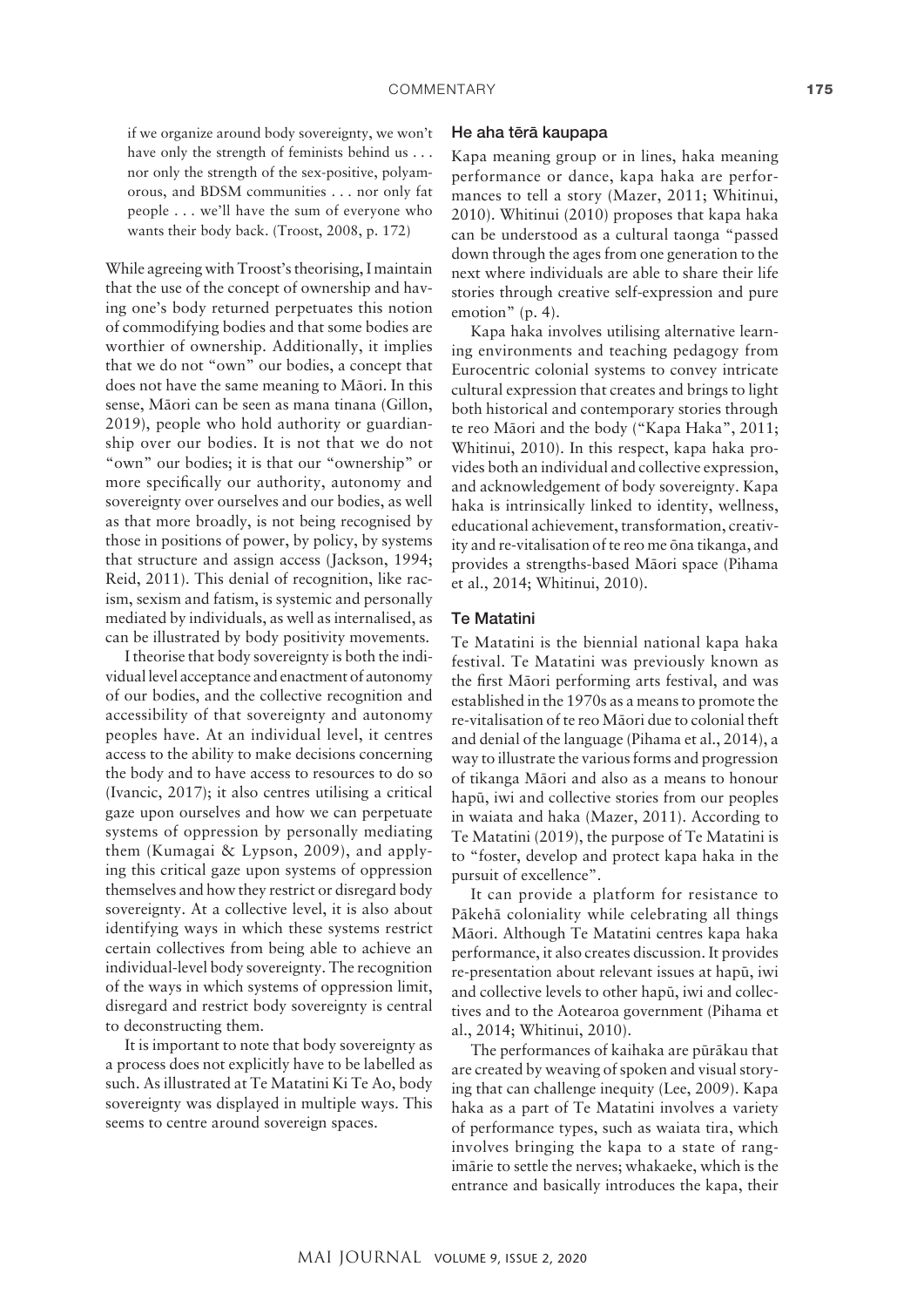whakapapa and where they are from, and the kaupapa of their performance; möteatea; and waiata ä ringa—Ngata and Armstrong (2002) suggest that it "is not a series of drill movements but a rhythmic expression of moods and emotions" (p. 9); poi, typically a ball on plaited cord; haka, which is often used to illustrate political statements; and the whakawätea, which is the exit and final statement by the kapa that acknowledges what they have said and done and the mana whenua of that area (Te Matatini Kapa Haka Aotearoa, 2019).

Te Matatini Ki Te Ao ki Te Whanganui-a-Tara, attended by over 50,000 people ("Te Matatini in Wellington", 2019), has provided illustrations of multiple ways that Mäori acknowledge and enact body sovereignty at both individual and collective levels. The means by which body sovereignty is outwardly expressed and supported include traditional käkahu that embraces, re-normalises and exposes parts of bodies that westernised cultural norms restrict or hide, especially within Indigenous cultures (Howard, 2011); the limited age restrictions around kaihaka partaking in kapa haka at Te Matatini; the unrestricted fatness and size of kaihaka, re-normalisations of various body shapes and sizes; moko kauae and mataora accepted and re-normalised; the able-bodiedness of kaihaka and the inclusiveness of those who are differently abled; and whose language is re-prioritised and the accessibility of te reo through live translation applications.

A strong example of body sovereignty was the illustration and exposure of various body sizes as a re-normalising process. The käkahu worn by multiple kaihaka from several kapa provided re-visualisations of bodies of diverse size. The unquestioned inclusion of kaihaka of varied body sizes reinforced ideas of inclusion and body sovereignty throughout Te Matatini Ki Te Ao. This re-normalisation also provided a counter-narrative to colonial, essentialist ideas that perpetuate narrow imagery of Indigenous bodies (Howard, 2011; Smith, 2012). The (re)-exposure of bodies and fatness of kaihaka at Te Matatini also reinforced the idea that Mäori are defined by Mäori and not colonial characterisations (Gillon, 2016). The general acceptance and re-presentation of fat bodies within Te Matatini emphasised the recognition of individual-level body sovereignty through inclusion and re-visualisation processes.

Additionally, multiple moko kauae and mataora provided further re-visualising of Mäori peoples, Mäori bodies and body sovereignty through the reclamation of this ancestral taonga, as well as the re-production of these on kaihaka.

The unquestioned acknowledgement and recognition of tä moko at Te Matatini illustrated some of the multiple ways in which body sovereignty was enacted.

#### Sovereign spaces and layers, he aha ërä

Though the ability to have sovereign spaces or sovereignty is contested and complex, it is important to note their role. Part of the complexity regarding sovereign spaces lies with the colonial realities in which we reside. A pätai my friends and I have been pondering recently is, Can you have a sovereign space within colonised societies? I propose that this depends on how you understand sovereignty and its fluidity.

Previously to unsettlers' arrival, sovereignty was enacted and recognised much differently to how sovereignty is currently understood and (not) recognised; additionally, Mäori never ceded sovereignty (Jackson, 1993, 1994). Achieving the same type of sovereignty and recognition of te tino rangatiratanga that iwi and hapü had before unsettlers' arrival would be extremely complex within the current colonial state in which Mäori and many Indigenous peoples reside, and beyond the scope of this commentary. However, this idea that Mäori were static fails to recognise the progressive, fluid nature of our peoples, and our conceptualisations and enactments of processes, such as tino rangatiratanga. This implies that sovereignty is a fixed transactional state. However, as with all Indigenous peoples, adaptability, progression and exploration have been central to our being and our development (Jackson, 1993). To disregard that in relation to our sovereignty is naïve and fails to recognise that tikanga is fluid and tino rangatiratanga is malleable to new contexts. Although sovereignty can be understood as a process and outcome, and should be at a collective iwi Mäori level, I propose that sovereign spaces are still possible within colonial societies.

Sovereign spaces are those in which Indigenous peoples are centralised, have control over and can exhibit themselves however they wish. Some examples of sovereign spaces are Te Matatini, the Merrie Monarch Festival in Hawai'i and the Indigenous peoples' Pow Wow on Turtle Island. What is important to note about the examples provided is that these can also be seen as a performance of culture and essentialising Indigeneity (Smith, 2012). While I do acknowledge that colonial understandings and interpretations of Indigenous cultural performance can perpetuate inaccurate, colonial, racist stereotypes of Indigeneity (Smith, 2012), I argue that these spaces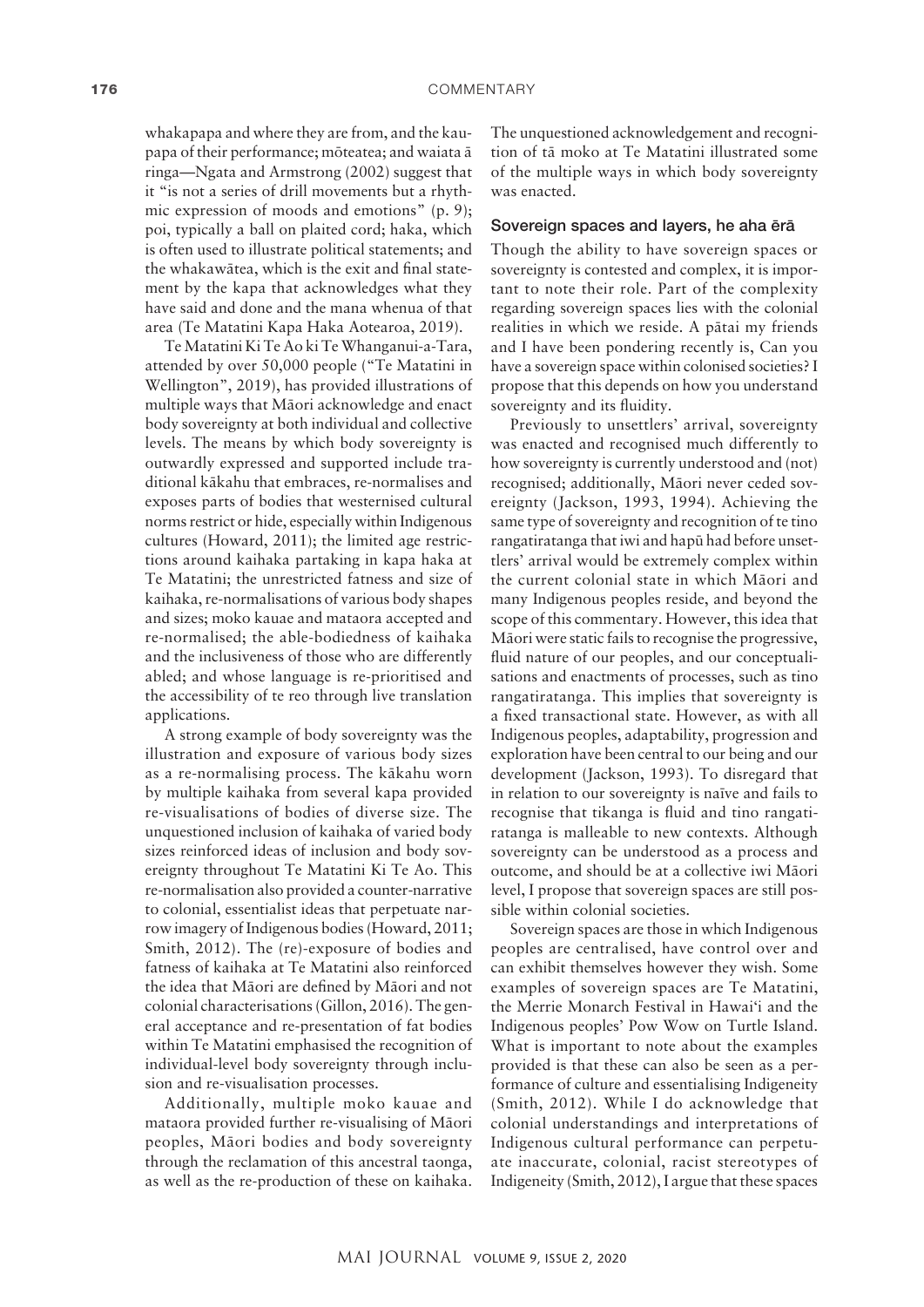centre Indigenous languages (such as Te Matatini providing live translations, thus increasing the accessibility of te reo), and performance as a way of illustrating Indigenous relationships, discussing (Indigenous) politics and centring Indigenous peoples, on Indigenous terms. Other examples I theorise of sovereign spaces within coloniality are Mäori-medium schooling; pöwhiri and marae; IRONMÄORI, the world's biggest Indigenous triathlon that takes place within a Kaupapa Mäori environment (Durie et al., 2012); and spaces for ceremony such as kava circles (Tecun, 2017), or sweat lodges.

In sovereign spaces, enactment of body sovereignty in multiple forms is re-normalised. From the re-visualisations of bodies, accessing Te Ao Mäori, to re-centring Mäori bodies and re-normalising bodies of different sizes, fatness and abledness, Te Matatini provides space for body sovereignty. Part of the ways body sovereignty was expressed at Te Matatini was through multi-level autonomy. This was illustrated through kapa or röpü exhibiting and expressing rohe-based sovereignty, as well as collective and individual body sovereignty. As a multi-level sovereign space, Te Matatini allows for displays of body sovereignty in multiple, complex ways.

Te Matatini not only allows for the expression of sovereignty and body sovereignty, but it creates a space for people to also acknowledge levels of sovereignties. This included not entering the arena while kapa were performing, not taking photographs or videos without consent, Mäori businesses selling Mäori-made goods, people watching performances in ways that allowed the kapa to be (re-) centred, and the accessibility of te reo Mäori and translations into English. Te Matatini as a space created by Mäori reinforced ideas of inclusiveness while maintaining a critical, decolonial positioning on systems of oppression that inhibit and fail to recognise (body) sovereignty. The inclusivity of Te Matatini was exemplified through who performs, who is involved, who the judges are, who the kaihaka are, and what messages are being shared and how within that sovereign space.

Kapa haka is a form of body sovereignty in the messages it sends, how it is accessible and the kaihaka who are involved who experience various and multiple identities at a time. Te Matatini Ki Te Ao provided a space, both physical and spiritual for body sovereignty to be enacted, for decision-making processes concerning bodies to be re-normalised, acknowledged and accepted, and a version of sovereignty. Body sovereignty is complex and involves an intersection of identities,

power and agency. Often the ways in which people and bodies are re-presented, read and gazed upon are dictated by societal and colonial discourses, and "norms" (Ritenburg et al., 2014). However, from a kaimätakitaki perspective, Te Matatini Ki Te Ao provides a space that creates an alternative to that narrative.

### **Glossarv**

| Aotearoa      | Land of the long white cloud,<br>New Zealand                                                                                                        |
|---------------|-----------------------------------------------------------------------------------------------------------------------------------------------------|
| haka          | cultural, posture performance                                                                                                                       |
| hapū          | sub-tribal grouping, extended<br>whānau network                                                                                                     |
| he aha ērā    | what are those                                                                                                                                      |
| iwi           | tribal grouping, extended<br>whānau network                                                                                                         |
| kaihaka       | haka performer                                                                                                                                      |
| kaimātakitaki | spectator, observer                                                                                                                                 |
| kākahu        | clothing                                                                                                                                            |
| kapa          | group                                                                                                                                               |
| kapa haka     | group that performs haka                                                                                                                            |
| Kaupapa Māori | Māori approach, Māori<br>principles, Māori agenda,<br>an ideology, Māori<br>theories, methodologies and<br>epistemologies                           |
| mana tinana   | people who hold mana,<br>guardianship or jurisdiction<br>over their bodies                                                                          |
| mana whenua   | people who hold mana,<br>guardianship or jurisdiction<br>of an area                                                                                 |
| Māori         | Indigenous peoples of Aotearoa                                                                                                                      |
| marae         | tribal meeting grounds                                                                                                                              |
| mataora       | male facial moko, Māori tattoo                                                                                                                      |
| moko          | cravings into the skin, Māori<br>tattoo                                                                                                             |
| moko kauae    | female chin moko, Māori<br>tattoo                                                                                                                   |
| mõteatea      | laments                                                                                                                                             |
| Pākehā        | a person of predominantly<br>European descent                                                                                                       |
| pātai         | question                                                                                                                                            |
| pōwhiri       | welcome ceremony                                                                                                                                    |
| pūrākau       | ancient legend, myth                                                                                                                                |
| poi           | a light ball on a string of<br>varying length that is swung<br>or twirled rhythmically;<br>traditionally a weapon/tool<br>used to strengthen wrists |
| rangimārie    | peace, peacefulness, harmony                                                                                                                        |
| rohe          | region, area                                                                                                                                        |
|               |                                                                                                                                                     |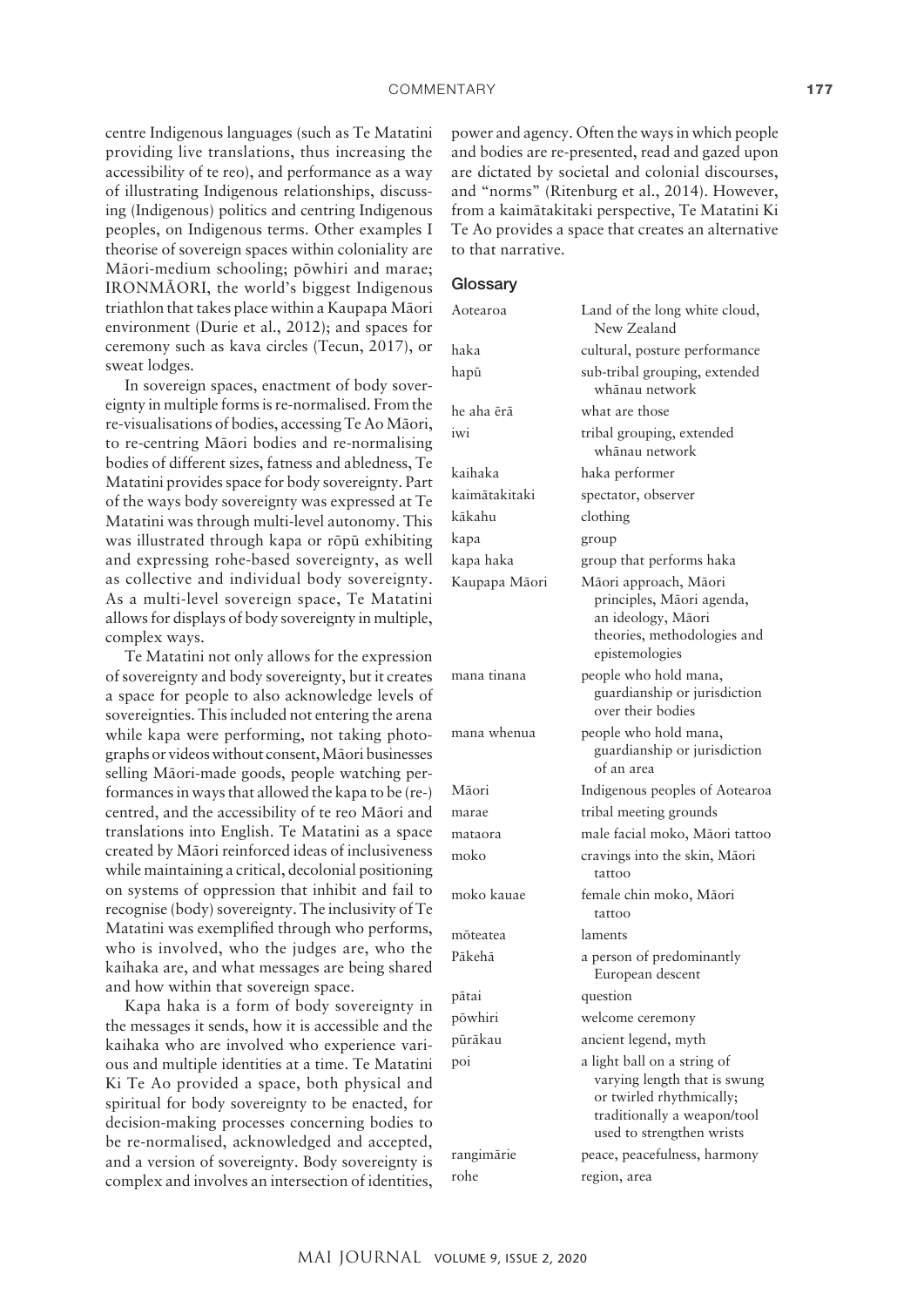| rōpū                     | group                                                                                                                                                                                                |
|--------------------------|------------------------------------------------------------------------------------------------------------------------------------------------------------------------------------------------------|
| tā moko                  | to apply moko, Māori tattoo                                                                                                                                                                          |
| tāngata                  | people                                                                                                                                                                                               |
| taonga                   | cultural treasure                                                                                                                                                                                    |
| Te Ao Māori              | Māori World, Māori<br>worldview                                                                                                                                                                      |
| Te Matatini              | The National kapa haka<br>competition; mata-face,<br>tini-many                                                                                                                                       |
| te reo me ōna<br>tikanga | language and cultural practices<br>and protocols                                                                                                                                                     |
| Te Whanganui-<br>a-Tara  | Wellington                                                                                                                                                                                           |
| tino rangatiratanga      | sovereignty, self-determination,<br>autonomy                                                                                                                                                         |
| waiata                   | song                                                                                                                                                                                                 |
| waiata ā ringa           | action songs using the body                                                                                                                                                                          |
|                          |                                                                                                                                                                                                      |
| waiata tira              | choral song                                                                                                                                                                                          |
| whakaeke                 | entrance (e.g. onto a stage),<br>entrance song, entrance<br>item-a term used for<br>the item of a traditional<br>performing arts competition<br>during which the performing<br>group takes the stage |
| whakawātea               | exit, exit song, exit item-a<br>term used for the final item<br>of a traditional performing<br>arts competition during<br>which the performing group<br>retreats from the stage                      |
| whānau                   | more than family, extended<br>familiar group, relations,<br>connections                                                                                                                              |

#### References

- Body positivity. (2014, February 24). *UWIRE Text*. [http://link.galegroup.com/apps/doc/A359623381/](http://link.galegroup.com/apps/doc/A359623381/AONE?u=learn&side=AONE&xid=e9a7e696) [AONE?u=learn&side=AONE&xid=e9a7e696](http://link.galegroup.com/apps/doc/A359623381/AONE?u=learn&side=AONE&xid=e9a7e696)
- Cole, R. (2017). Body Sovereignty. *Simon Fraser Public Interest Research Group.* [https://sfpirg.ca/](https://sfpirg.ca/wp-content/uploads/2017/08/BODY-SOVEREIGNTY-RACHEL.pdf) [wp-content/uploads/2017/08/BODY-SOVEREIGNTY-](https://sfpirg.ca/wp-content/uploads/2017/08/BODY-SOVEREIGNTY-RACHEL.pdf)[RACHEL.pdf](https://sfpirg.ca/wp-content/uploads/2017/08/BODY-SOVEREIGNTY-RACHEL.pdf)
- Crenshaw, K. (1991). Mapping the margins: Intersectionality, identity politics, and violence against women of color. *Stanford Law Review*, *43*(6), 1241–1299.<http://doi.org/dn82xw>
- Cudd, A. E., & Jones, L. E. (2007). Sexism. In R. G. Frey & C. H. Wellman (Eds.), *A companion to applied ethics* (pp. 102–118). Blackwell Publishing.
- Durie, M., Hoskins, T. K., & Jones, A. (2012). Interview: Kaupapa Mäori: Shifting the social. *New Zealand Journal of Educational Studies*, *47*(2), 21–29.
- Gillon, A. (2016). *"Oh you don't look Mäori": Social ascription and te haerenga o tuakiri: The journey of*

*identity* [Master's thesis, University of Auckland]. ResearchSpace. [https://researchspace.auckland.](https://researchspace.auckland.ac.nz/handle/2292/32400) [ac.nz/handle/2292/32400](https://researchspace.auckland.ac.nz/handle/2292/32400)

- Gillon, A. (2019). Fat Indigenous bodies and body sovereignty: An exploration of re-presentations. *Journal of Sociology*. Advance online publication. <https://10.1177/1440783319893506>
- Howard, M. C. (2011). *Transnationalism and society: An introduction.* McFarland & Company.
- Ivancic, S. R. (2017). Body sovereignty and body liability in the wake of an "obesity epidemic": A poststructural analysis of the soda ban*. Health Communication*, *33*(10), 1243–1256. [http://doi.](http://doi.org/dtjr) [org/dtjr](http://doi.org/dtjr)
- Jackson, M. (1993). Land loss and the Treaty of Waitangi. In W. Ihimaera (Ed.), *Te ao marama: Regaining Aotearoa—Mäori writers speak out*  (Vol. 2, pp. 70–78). Reed Books.
- Jackson, M. (1994). Changing realities: Unchanging trusts. *Australian Journal of Law and Society*, *10*, 115–131.
- Jones, C. (2000). Levels of racism: A theoretic framework and a gardener's tale. *American Journal of Public Health*, *90*(8), 121–125. [http://doi.org/](http://doi.org/b56wkw) [b56wkw](http://doi.org/b56wkw)
- Kapa Haka: Te Matatini—the evolution of kapa haka. (2011). *DANZ Quarterly*, *24*, 6–7. [https://cdn](https://cdn-flightdec.userfirst.co.nz/uploads/sites/danz/files/DANZ Magazine/The_Evolution_of_Kapa_Haka.pdf)[flightdec.userfirst.co.nz/uploads/sites/danz/files/](https://cdn-flightdec.userfirst.co.nz/uploads/sites/danz/files/DANZ Magazine/The_Evolution_of_Kapa_Haka.pdf) [DANZ%20Magazine/The\\_Evolution\\_of\\_Kapa\\_](https://cdn-flightdec.userfirst.co.nz/uploads/sites/danz/files/DANZ Magazine/The_Evolution_of_Kapa_Haka.pdf) [Haka.pdf](https://cdn-flightdec.userfirst.co.nz/uploads/sites/danz/files/DANZ Magazine/The_Evolution_of_Kapa_Haka.pdf)
- Kumagai, A. K., & Lypson, M. (2009). Beyond cultural competence: Critical consciousness, social justice, and multicultural education. *Academic Medicine*, *84*(6), 782–787. <http://doi.org/bjk4qm>
- Lee, J. (2009). Decolonising Mäori narratives: Püräkau as a method. *MAI Review*, *2*, Article 3. [http://www.](http://www.review.mai.ac.nz/mrindex/MR/article/download/242/242-1618-1-PB.pdf) [review.mai.ac.nz/mrindex/MR/article/download/](http://www.review.mai.ac.nz/mrindex/MR/article/download/242/242-1618-1-PB.pdf) [242/242-1618-1-PB.pdf](http://www.review.mai.ac.nz/mrindex/MR/article/download/242/242-1618-1-PB.pdf)
- Mazer, S. (2011). You talkin' to me? Eavesdropping on the conversation at Te Matatini Mäori Performing Arts Festival. *Performance Research*, *16*(2), 44–49. <http://doi.org/cq8rhb>
- Ngata, R., & Armstrong, A. (2002). *Mäori action songs: Words and music, action and instructions.*  Reed Books.
- Pausé, C. (2014). Die another day: The obstacles facing fat people in accessing quality healthcare. *Narrative Inquiry in Bioethics*, *4*(2), 135–141. [http://doi.](http://doi.org/dtjs) [org/dtjs](http://doi.org/dtjs)
- Pausé, C. (2017). Borderline: The ethics of fat stigma in public health. *The Journal of Law, Medicine & Ethics*, *45*(4), 510–517. <http://doi.org/gcvv44>
- Pihama, L., Tipene, J., & Skipper, H. (2014). *Ngä hua a täne rore: The benefits of kapa haka: Scoping the research needs and options for developing a better understanding of the contribution that Kapa Haka makes to Aotearoa New Zealand society*  (Scoping Report for Te Manatü Taonga and Te Matatini). Manatü Taonga—Ministry for Culture and Heritage.
- Reid, P. (2011). Good governance: The case of health equity. In V. Täwhai. & K. Sharpe (Eds.), *Always*